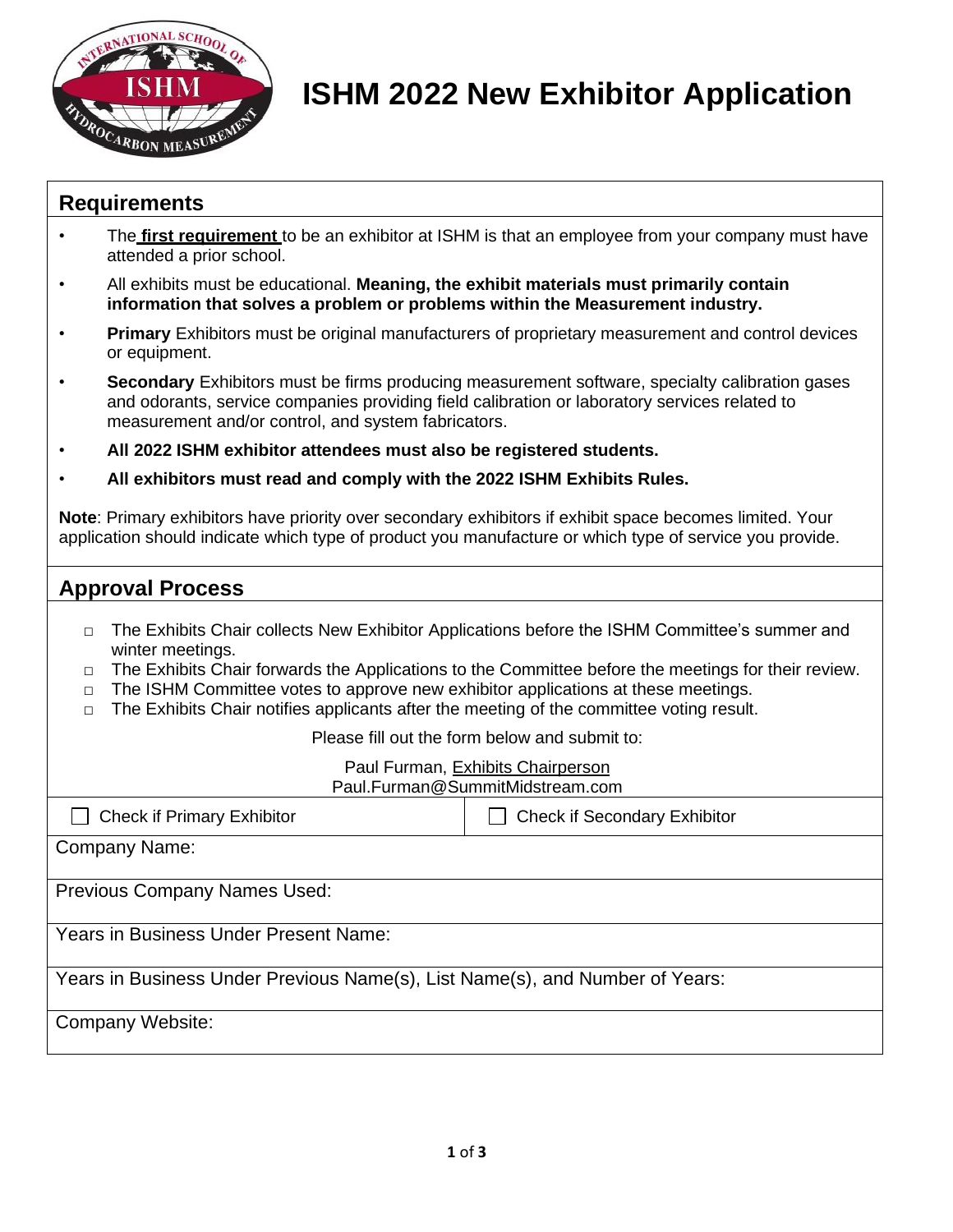

# **ISHM 2022 New Exhibitor Application**

| Primary Contact Name (School Attendee):                        |                               |           |  |
|----------------------------------------------------------------|-------------------------------|-----------|--|
| <b>Mailing Address:</b>                                        |                               |           |  |
| City:                                                          | State:                        | Zip Code: |  |
| Email:                                                         | Phone Number:<br>Cell Number: |           |  |
| Secondary Contact Name (Booth Logistics):                      |                               |           |  |
| Email:                                                         | Phone Number:                 |           |  |
| Name and Year of Representative Sent to Prior ISHM School:     |                               |           |  |
| Please provide a short description of your company:            |                               |           |  |
|                                                                |                               |           |  |
|                                                                |                               |           |  |
|                                                                |                               |           |  |
|                                                                |                               |           |  |
|                                                                |                               |           |  |
|                                                                |                               |           |  |
|                                                                |                               |           |  |
|                                                                |                               |           |  |
|                                                                |                               |           |  |
| Please explain how your company meets the criteria to exhibit: |                               |           |  |
|                                                                |                               |           |  |
|                                                                |                               |           |  |
|                                                                |                               |           |  |
|                                                                |                               |           |  |
|                                                                |                               |           |  |
|                                                                |                               |           |  |
|                                                                |                               |           |  |
|                                                                |                               |           |  |
|                                                                |                               |           |  |